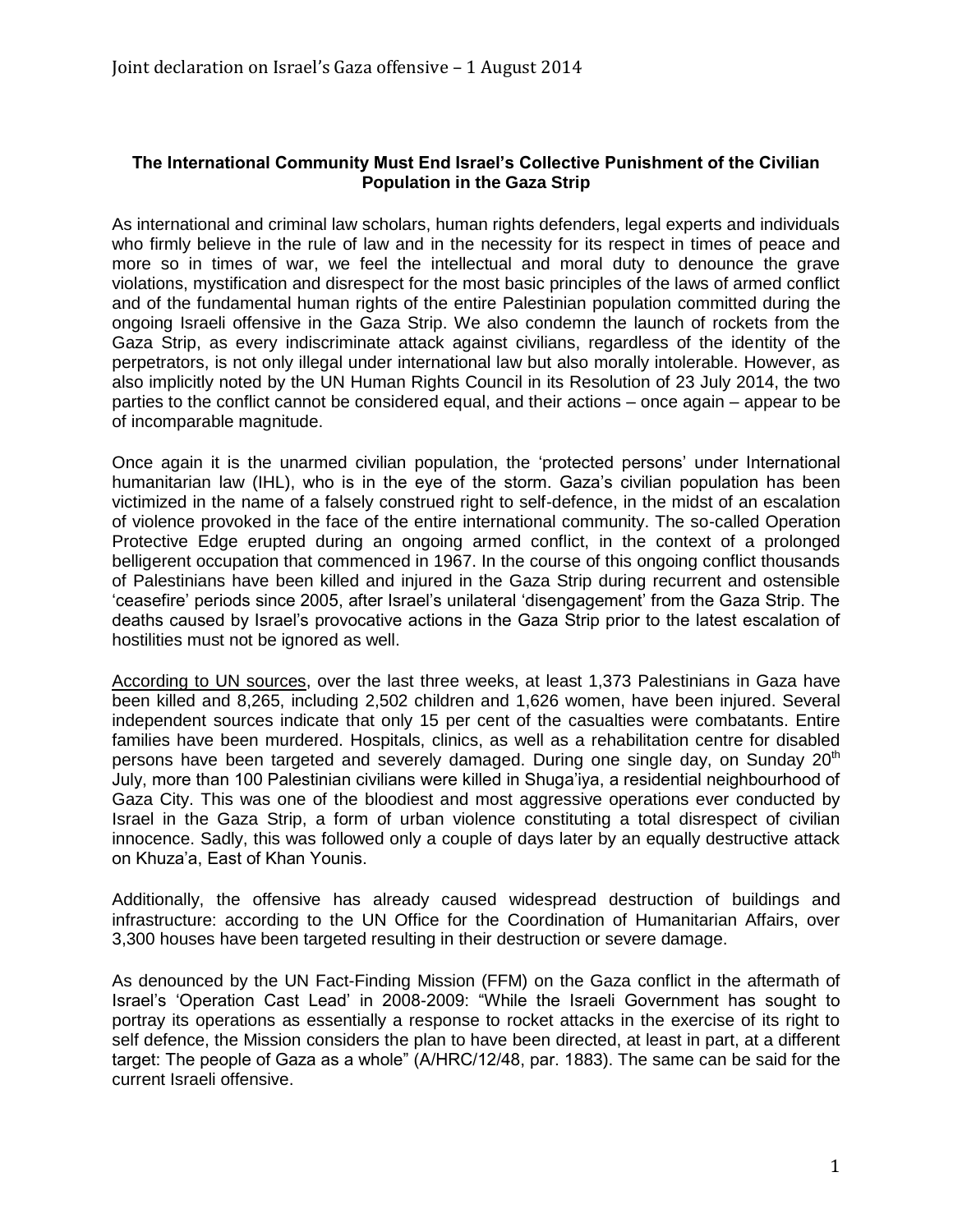The civilian population in the Gaza Strip is under direct attack and many are forced to leave their homes. What was already a refugee and humanitarian crisis has worsened with a new wave of mass displacement of civilians: the number of IDPs has reached more than 457,000, many of whom have obtained shelter in overcrowded UNRWA schools, which unfortunately are no safe areas as demonstrated by the repeated attacks on the UNRWA school in Beit Hanoun. Everyone in Gaza is traumatized and living in a state of constant terror. This result is intentional, as Israel is again relying on the '*Dahiya* [doctrine'](http://www2.ohchr.org/english/bodies/hrcouncil/docs/12session/A-HRC-12-48.pdf), which deliberately has recourse to disproportionate force to inflict suffering on the civilian population in order to achieve political (to exert pressure on the Hamas Government) rather than military goals.

In so doing, Israel is repeatedly and flagrantly violating the law of armed conflict, which establishes that combatants and military objectives may be targeted, *i.e.* 'those objects which by their nature, location, purpose or use make an effective contribution to military action and whose total or partial destruction, capture or neutralization, in the circumstances ruling at the time, offers a definite military advantage.' Most of the recent heavy bombings in Gaza lack an acceptable military justification and, instead, appear to be designed to terrorize the civilian population. As the ICRC clarifies, [deliberately causing terror](http://www.icrc.org/customary-ihl/eng/docs/v1_rul_rule2) is unequivocally illegal under customary international law.

In its Advisory Opinion in the Nuclear Weapons case, the ICJ stated that the principle of distinction, which requires belligerent States to distinguish between civilians and combatants, is one of the "cardinal principles" of international humanitarian law and one of the "intransgressible principles of international customary law".

The principle of distinction is codified in Articles 48, 51(2) and 52(2) of the Additional Protocol I of 1977 to the 1949 Geneva Conventions, to which no reservations have been made. According to Additional Protocol I, "attacks" refer to "acts of violence against the adversary, whether in offence or in defence" (Article 49). Under both customary international law and treaty law, the prohibition on directing attacks against the civilian population or civilian objects is absolute. There is no discretion available to invoke military necessity as a justification.

Contrary to Israel's claims, mistakes resulting in civilian casualties cannot be justified: in case of doubt as to the nature of the target, the law clearly establishes that an object which is normally dedicated to civilian purposes (such as schools, houses, places of worship and medical facilities), is presumed as not being used for military purposes. During these past weeks, UN officials and representatives have repeatedly called on Israel to strictly abide by the principle of precaution in carrying out attacks in the Gaza Strip, where risks are greatly aggravated by the very high population density, and maximum restraint must be exercised to avoid civilian casualties. HRW [has noted](http://www.hrw.org/news/2014/07/17/dispatches-explaining-four-dead-boys-gaza-beach) that these rules exist to minimize mistakes and "when such mistakes are repeated, it raises the concern of whether the rules are being disregarded."

Moreover, even when targeting clear military objectives, Israel consistently violates the principle of [proportionality:](http://www.icrc.org/customary-ihl/eng/docs/v1_rul_rule14) this is particularly evident with regard to the hundreds of civilian houses destroyed by the Israeli army during the current military operation in Gaza. With the declared intention to target a single member of Hamas, Israeli forces have bombed and destroyed houses although occupied as residencies by dozens of civilians, including women, children, and entire families.

It is inherently illegal under customary international law to intentionally target civilian objects, and the violation of such a fundamental tenet of law can amount to a war crime. Issuing a 'warning' – such as Israel's so-called roof knocking technique, or sending an SMS five minutes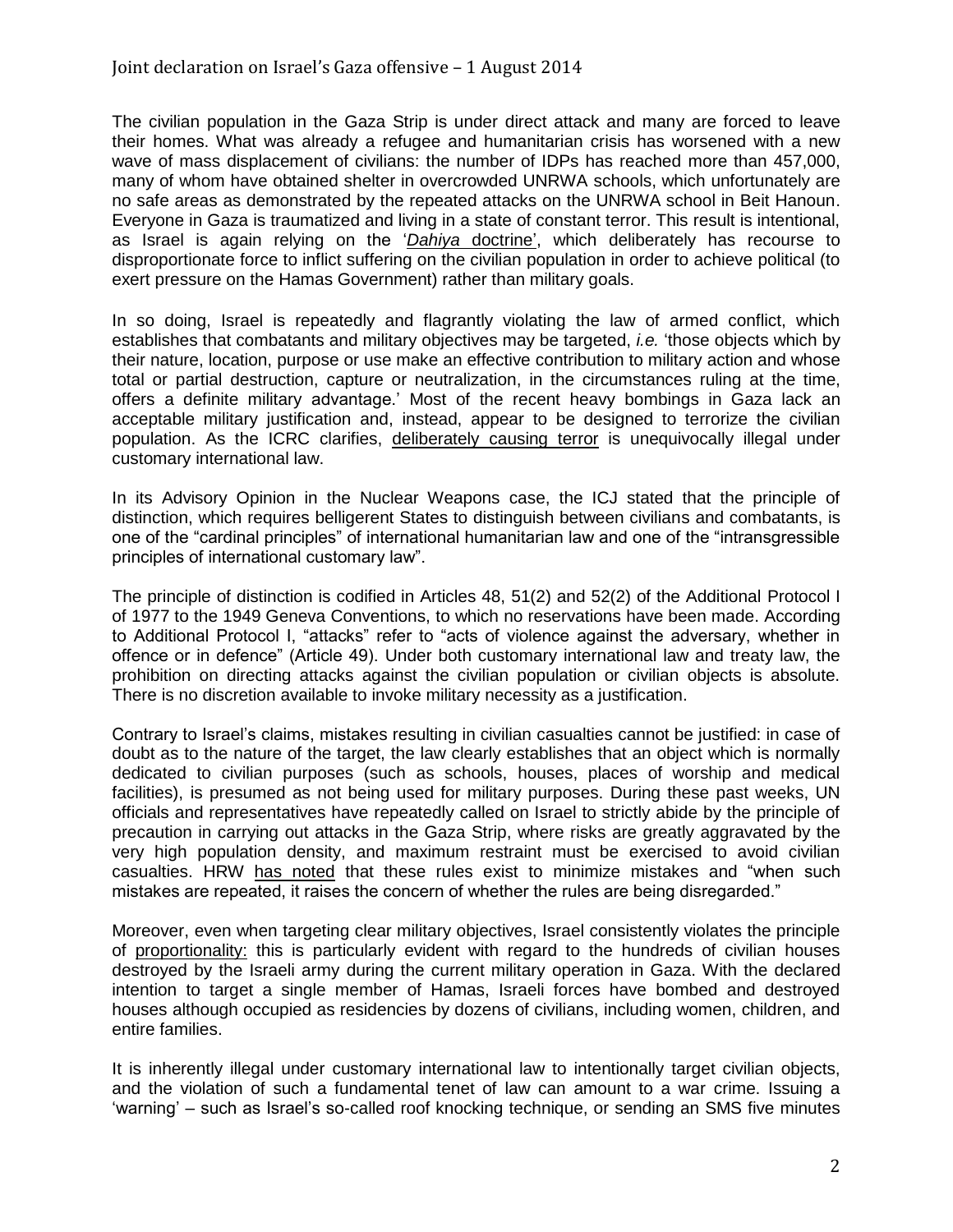before the attack - does not mitigate this: it remains illegal to wilfully attack a civilian home without a demonstration of military necessity as it amounts to a violation of the principle of proportionality. Moreover, not only are these 'warnings' generally ineffective, and can even result in further fatalities, they appear to be a pre-fabricated excuse by Israel to portray people who remain in their homes as 'human shields'.

The indiscriminate and disproportionate attacks, the targeting of objectives providing no effective military advantage, and the intentional targeting of civilians and civilian houses have been persistent features of Israel's long-standing policy of punishing the entire population of the Gaza Strip, which, for over seven years, has been virtually imprisoned by an Israeli imposed closure. Such a regime amounts to a form of [collective punishment,](http://www.icrc.org/customary-ihl/eng/docs/v1_rul_rule103) which violates the unconditional prohibition set forth in Article 33 of the Fourth Geneva Convention and has been internationally condemned for its illegality. However, far from being effectively opposed by international actors, Israel's illegal policy of absolute closure imposed on the Gaza Strip has relentlessly continued, under the complicit gaze of the international community of States.

As affirmed in 2009 by the UN Fact Finding Mission on the Gaza Conflict: "Justice and respect for the rule of law are the indispensable basis for peace. The prolonged situation has created a justice crisis in the Occupied Palestinian Territory that warrants action" (A/HRC/12/48, para. 1958) Indeed: "long-standing impunity has been a key factor in the perpetuation of violence in the region and in the reoccurrence of violations, as well as in the erosion of confidence among Palestinians and many Israelis concerning prospects for justice and a peaceful solution to the conflict". (A/HRC/12/48, para. 1964)

\*\*\*

Therefore,

- We welcome the [Resolution](http://www.ohchr.org/EN/HRBodies/HRC/SpecialSessions/Session21/Pages/21stSpecialSession.aspx) adopted on 23 July 2014 by the UN Human Rights Council, in which an independent, international commission of inquiry was established to investigate all violations of international humanitarian law and international human rights law in the Occupied Palestinian Territory.
- We call upon the United Nations, the Arab League, the European Union, individual States, in particular the United States of America, and the international community in its entirety and with its collective power to take action in the spirit of the utmost urgency to put an end to the escalation of violence against the civilian population of the Gaza Strip, and to activate procedures to hold accountable all those responsible for violations of international law, including political leaders and military commanders. In particular:
- All regional and international actors should support the immediate conclusion of a durable, comprehensive, and mutually agreed ceasefire agreement, which must secure the rapid facilitation and access of humanitarian aid and the opening of borders to and from Gaza;
- All High Contracting Parties to the Geneva Conventions must be urgently and unconditionally called upon to comply with their fundamental obligations, binding at all times, and to act under common Article 1, to take all measures necessary for the suppression of grave breaches, as clearly imposed by Article 146 and Article 147 of the Fourth Geneva Convention; these rules are applicable by all interested parties as well;
- Moreover, we denounce the shameful political pressures exerted by several UN Member States and the UN on President Mahmoud Abbas, to discourage recourse to the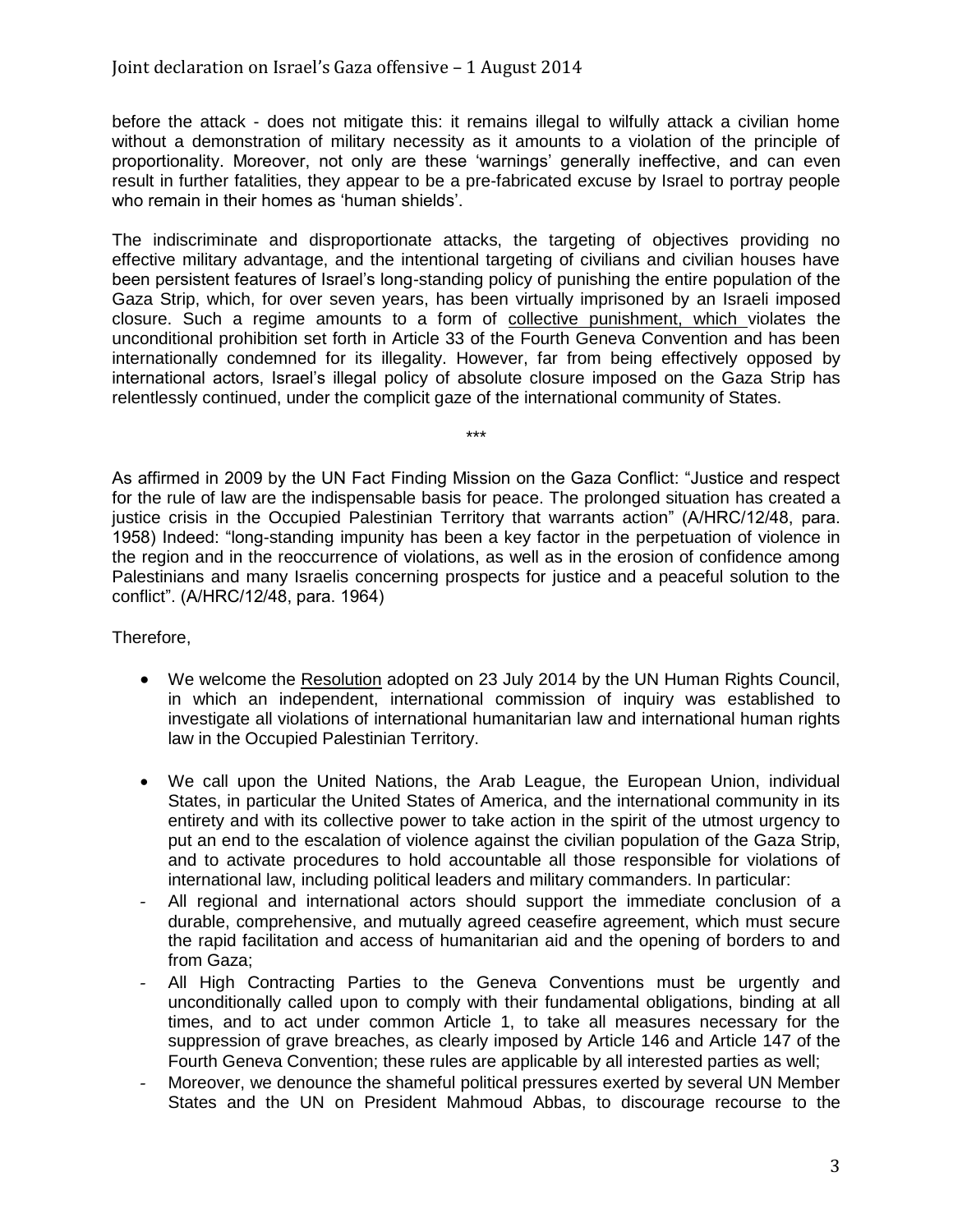International Criminal Court (ICC), and we urge the Governmental leaders of Palestine to invoke the jurisdiction of the ICC, by ratifying the ICC treaty and in the *interim* by resubmitting the declaration under Article 12(3) of the Rome Statute, in order to investigate and prosecute the serious international crimes committed on the Palestinian territory by all parties to the conflict; and

The UN Security Council must finally exercise its responsibilities in relation to peace and justice by referring the situation in Palestine to the Prosecutor of the ICC.

\*\*\*

## **Please note that institutional affiliations are for identification purposes only.**

- 1. John Dugard, Former UN Special Rapporteur on human rights situation in the Occupied Palestinian Territory
- 2. Richard Falk, Former UN Special Rapporteur on human rights situation in the Occupied Palestinian Territory
- 3. Alain Pellet, Professor of Public International Law, University Paris Ouest, former Member of the United Nations International Law Commission, France
- 4. Georges Abi-Saab, Emeritus Professor of International Law, Graduate Institute of International and Development Studies, Geneva, Former Judge on the ICTY
- 5. Vera Gowlland-Debbas, Emeritus Professor of International Law, Graduate Institute of International and Development Studies, Geneva, Switzerland
- 6. Chantal Meloni, Adjunct Professor of International Criminal Law, University of Milan, Italy (Rapporteur)
- 7. Roy Abbott, Consultant in International Humanitarian Law and International Human Rights Law, Australia
- 8. Lama Abu-Odeh, Law Professor, Georgetown University Law Center, USA
- 9. Taris Ahmad, Solicitor at Jones Day, London, UK
- 10. Kasim Akbaş, Professor of Law, Anadolu Üniversitesi, Eskişehir,Turkey
- 11. Susan M. Akram, Clinical Professor and supervising attorney, International Human rights Program, Boston University School of Law, USA
- 12. Maria Anagnostaki, PhD candidate, Law School University of Athens, Greece
- 13. Antony Anghie, Professor of Law, University of Utah, USA
- 14. Fco. Javier Ansuátegui-Roig, Director, Human Rights Institute Bartolomé de las Casas, Charles III University of Madrid, Spain
- 15. Ayman Atef, LLM Ain Shams University, Egypt
- 16. Ufuk Aydin, Dean, Professor of Law, Anadolu Üniversitesi, Eskişehir,Turkey
- 17. Nizar Ayoub, Director, Al-Marsad, Arab Human Rights Centre in Golan Heights
- 18. Valentina Azarov, Lecturer in Human Rights and International Law, Al Quds Bard College, **Palestine**
- 19. Ammar Bajboj, Lecturer in Law, University of Damascus, Syria
- 20. Samia Bano, SOAS School of Law, London, UK
- 21. Asli Ü Bali, Professor of Law, UCLA School of Law, USA
- 22. Jakub Micha<sup>3</sup> Baranowski, Phd Candidate, Universita' degli Studi Roma Tre, Italy
- 23. Frank Barat, Russell Tribunal on Palestine
- 24. Marzia Barbera, Professor of Law, University of Brescia, Italy
- 25. Emma Bell, Coordinator of the European Group for the Study of Deviance and Social Control, Université de Savoie, France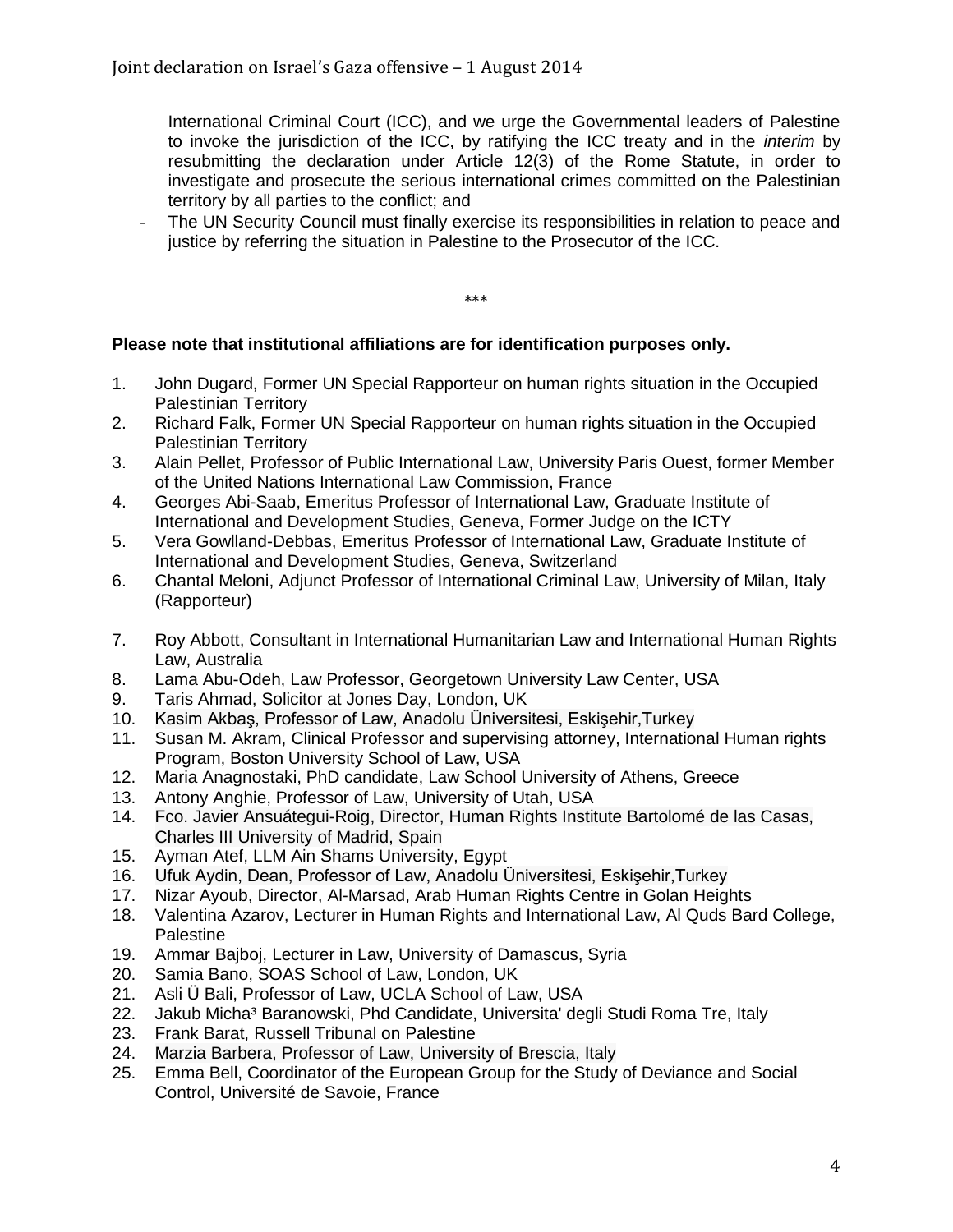## Joint declaration on Israel's Gaza offensive – 1 August 2014

- 26. Barbara Giovanna Bello, Post-doc Fellow, University of Milan, Italy
- 27. Brenna Bhandar, Senior lecturer in Law, SOAS School of Law, London, UK
- 28. George Bisharat, Professor of Law, UC Hastings College of Law, USA
- 29. Marta Bitorsoli, LLM, Irish Centre for Human Rights, Trial Clerk ICTY, The Hague, The **Netherlands**
- 30. Barbara Blok, LLM Candidate, University of Essex, UK
- 31. John Braithwaite, Professor of Criminology, Australian National University, Australia
- 32. Michelle Burgis-Kasthala, lecturer in international law, University of Edinburgh, UK
- 33. Eddie Bruce-Jones, Lecturer in Law, University of London, Birkbeck College, UK
- 34. Sandy Camlann, LLM Candidate, Université Paris Ouest Nanterre La Défense, France
- 35. Grazia Careccia, Human Rights Advocate, London, UK
- 36. Baris Cayli, Impact Fellow, University of Stirling, UK
- 37. Antonio Cavaliere, Professor of Criminal Law, University Federico II, Naples, Italy
- 38. Kathleen Cavanaugh, Senior Lecturer, Irish Center for Human Rights, National University of Ireland, Galway, Ireland
- 39. Elizabeth Chadwick, Reader in International Law, Nottingham, UK
- 40. Donna R. Cline, Attorney at Law, USA
- 41. Karen Corteen, Senior Lecturer in Criminology, University of Chester, UK
- 42. Andrew Dahdal, Lecturer, Faculty of Business and Economics, Macquarie University, Sydney, Australia
- 43. Teresa Dagenhardt, Reader in Criminology, Queen's University Belfast, Northern Ireland
- 44. Luigi Daniele, PhD candidate in Law, Italy
- 45. Alessandro De Giorgi, Professor of Justice Studies, San Josè State University, USA
- 46. Cristina de la Serna-Sandoval, lawyer and human rights consultant, Spain
- 47. Javier De Lucas, Professor of Law, Human Rights Institute, University of Valencia, Spain
- 48. Paul de Waart, Professor Emeritus of International Law, VU University, Amsterdam, The **Netherlands**
- 49. Gabriele della Morte, Senior Lecturer in International Law, University Cattolica, Milan, Italy
- 50. Max du Plessis, Professor of Law, University of Kwazulu-Natal, and Barrister, South Africa and London, UK
- 51. Isabel Düsterhöft, LL.M., Utrecht, M.A. Hamburg, Germany
- 52. Noura Erakat, Georgetown University, USA
- 53. Mohammad Fadel, Associate Professor of Law, University of Toronto Faculty of Law, Canada
- 54. Mireille Fanon-Mendés France, Independent Expert UNO, Frantz Fanon Foundation, France
- 55. Michelle Farrell, lecturer in law, School of Law and Social Justice, University of Liverpool, UK
- 56. Daniel Feierstein, Professor and President International Association of Genocide Scholars (IAGS), Argentina
- 57. Eleonor Fernández Muñoz, Costa Rica
- 58. J. Tenny Fernando, Attorney at Law, Sri Lanka
- 59. Amelia Festa, LLM Candidate, University of Naples Federico II, Italy
- 60. Katherine Franke, Professor of Law, Columbia Law School, USA
- *61.* Jacques Gaillot, Bishop *in partibus of Partenia*
- 62. Katherine Gallagher, Vice President FIDH, senior attorney, Centre for Constitutional Rights (CCR), New York, USA
- 63. Avo Sevag Garabet, LLM, University of Groningen, the Netherlands
- 64. Jose Garcia Anon, Professor of Law, Human Rights Institute, University of Valencia, Valencia, Spain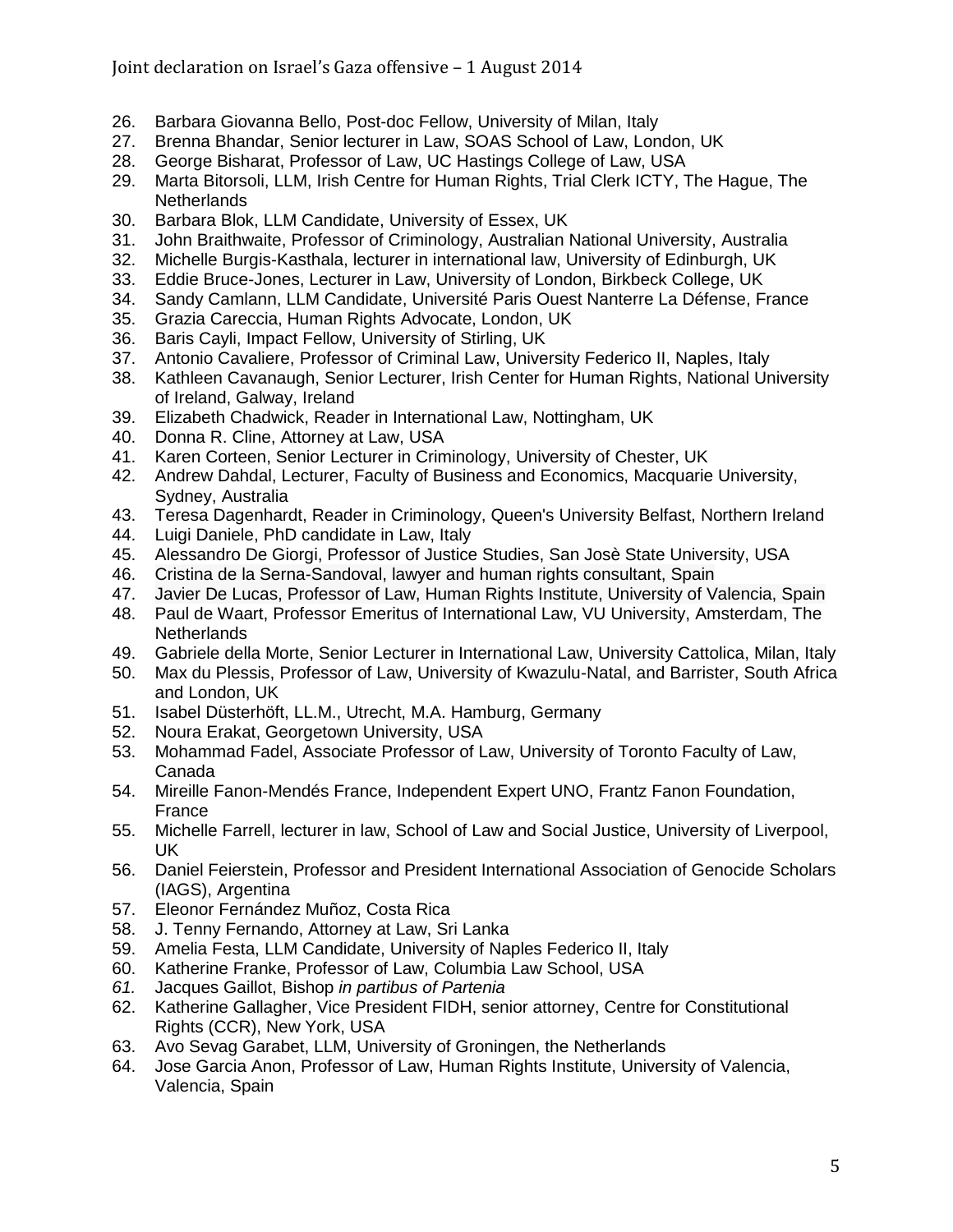- 65. Cristina Garcia-Pascual, Professor of Law, Human Rights Institute, University of Valencia, Spain
- 66. Jose Antonio García-Saez, International Law Researcher, Human Rights Institute, University of Valencia, Spain
- 67. Andrés Gascón-Cuenca, PhD candidate, Human Rights Institute, University of Valencia, Spain
- 68. Irene Gasparini, PhD candidate, Universitá Cattolica, Milan, Italy
- 69. Stratos Georgoulas, Assistant Professor, University of the Aegean, Greece
- 70. Haluk Gerger, Professor, Turkey
- 71. Hedda Giersten, Professor, Universitet I Oslo, Norway
- 72. Javier Giraldo, Director Banco de Datos CINEP, Colombia
- 73. Carmen G. Gonzales, Professor of Law, Seattle University School of Law, USA
- 74. Penny Green, Professor of Law and Criminology, Director of the State Crime Initiative, King's College London, UK
- 75. Katy Hayward, Senior Lecturer in Sociology, Queen's University Belfast, Northern Ireland
- 76. Andrew Henley, PhD candidate, Keele University, UK
- 77. Christiane Hessel, Paris, France
- 78. Paddy Hillyard, Professor Emeritus, Queen's University Belfast, Northern Ireland
- 79. Ata Hindi, Institute of Law, Birzeit University, Palestine
- 80. Francois Houtart, Professor, National Institute of Higher Studies, Quito, Ecuador
- 81. Deena R. Hurwitz, Professor, General Faculty, Director International Human Rights Law Clinic, University of Virginia School of Law, USA
- 82. Perfecto Andrés Ibánes, Magistrado Tribunal Supremo de Espagna, Spain
- 83. Franco Ippolito, President of the Permanent People's Tribunal, Italy
- 84. Ruth Jamieson, Honorary Lecturer, School of Law, Queen's University, Belfast, Northern Ireland
- 85. Helen Jarvis, former member Extraordinary Chambers in the Courts of Cambodia (ECCC), member of IAGS, Cambodia
- 86. Ioannis Kalpouzos, Lecturer in Law, City Law School, London, UK
- 87. Victor Kattan, post-doctoral fellow, Law Faculty, National University of Singapore
- 88. Michael Kearney, PhD, Lecturer in Law, University of Sussex, UK
- 89. Yousuf Syed Khan, USA
- 90. Tarik Kochi, Senior Lecturer in Law, School of Law, Politics and Sociology, University of Sussex, UK
- 91. Anna Koppel, MSt Candidate in International Human Rights Law, University of Oxford, UK
- 92. Azra Kuci, legal advisor TRIAL (track impunity always), Bosnia and Herzegovina
- 93. Karim Lahidji, President of the International Federation for Human Rights (FIDH) and lawyer
- 94. Giulia Lanza, PhD Candidate, Università degli Studi di Verona, Italy
- 95. Massimo La Torre, Professor of Law, University of Hull (UK), Catanzaro University (Italy)
- 96. Daniel Machover, solicitor, Hickman & Rose, London, UK
- 97. Tayyab Mahmud, Professor of Law, Director of the Centre for Global Justice, Seattle University School of Law, USA
- 98. Maria C. LaHood, Senior Staff Attorney, CCR, New York, USA
- 99. Louise Mallinder, Reader in Human Rights and International Law, University of Ulster, UK
- 100. Triestino Mariniello, Lecturer in International Criminal Law, Edge Hill University, UK
- 101. Mazen Masri, Lecturer in Law, The City Law School, City University, London, UK
- 102. Siobhan McAlister, School of Sociology, Queen's University Belfast, Northern Ireland
- 103. Liam McCann, Principal Lecturer in Criminology, University of Lincoln, UK
- 104. Jude McCulloch, Professor of Criminology, Monash University, Melbourne, Australia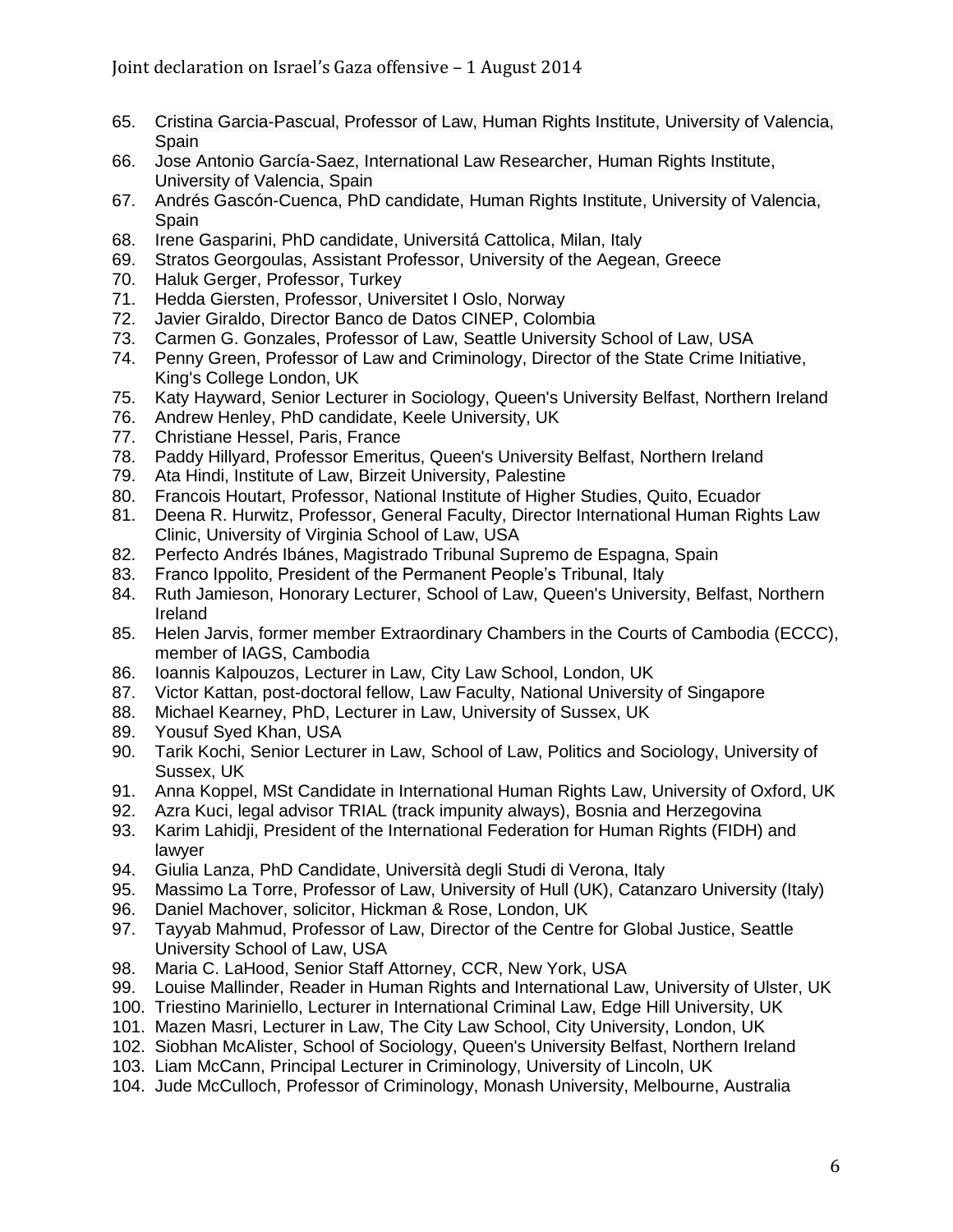- 105. David McQuoid-Mason, Director, Centre for Socio-Legal Studies, University of KwaZulu-Natal, Durban, South Africa
- 106. Yvonne McDermott Rees, Lecturer in Law, University of Bangor, UK
- 107. Cahal McLaughlin, Professor, School of Creative Arts, Queen's University Belfast, Northern Ireland
- 108. Araks Melkonyan, LLM Candidate, University of Essex, UK
- 109. Antonio Menna, PhD Candidate, Second University of Naples, Caserta, Italy
- 110. Naomi Mezey, Professor of Law, Georgetown University Law Center, USA
- 111. Michele Miravalle, PhD candidate, University of Torino, Italy
- 112. Sergio Moccia, Professor of Criminal Law, University Federico II, Naples, Italy
- 113. Kerry Moore, Lecturer, Cardiff University
- 114. Giuseppe Mosconi, Professor of Sociology, University of Padova, Italy
- 115. Usha Natarajan, Assistant Professor, Department of Law & Centre for Migration and Refugee Studies, The American University in Cairo, Egypt
- 116. Miren Odriozola Gurrutxaga, PhD Candidate, University of the Basque Country, Donostia San Sebastián, Spain
- 117. Georgios Papanicolaou, Reader in Criminology, Teesside University, UK
- 118. Marco Pertile, Senior Lecturer in International Law, Faculty of Law, University of Trento, Italy
- 119. Andreas Philippopoulos-Mihalopoulos, Professor of Law and Theory, LLM, The Westminster Law and Theory Centre, UK
- 120. Carli Pierson, Attorney at Law, USA
- 121. Antoni Pigrau Solé, Universitat Rovira i Virgili de Tarragona, Spain
- 122. Joseph Powderly, Assistant Professor of Public International Law, Leiden University, The **Netherlands**
- 123. Tony Platt, Visiting Professor of Justice Studies, San Jose State University, USA
- 124. Scott Poynting, Professor in Criminology, University of Auckland, New Zeeland
- 125. Chris Powell, Professor of Criminology, University S.Maine, USA
- 126. Bill Quigley, Professor, Loyola University, New Orleans College of Law, USA
- 127. John Quigley, Professor of Law, Ohio State University
- 128. Zouhair Racheha, PhD Candidate, University Jean Moulin Lyon 3, France
- 129. Laura Raymond, International Human Rights Advocacy Program Manager, CCR, New York, USA
- 130. Véronique Rocheleau-Brosseau, LLM candidate, Laval University, Canada
- 131. David Rodríguez Goyes, Lecturer, Antonio Nariño and Santo Tomás Universities, Colombia
- 132. Alessandro Rosanò, PhD Candidate, Università degli Studi di Padova, Italy
- 133. Jamil Salem, Director Institute of Law, Birzeit University, Palestine
- 134. Mahmood Salimi, LLM Candidate, Moofid University, Iran
- 135. Nahed Samour, doctoral fellow, Humboldt University, Faculty of Law, Berlin, Germany
- 136. Iain GM Scobbie, Professor of Public International Law, University of Manchester, UK
- 137. David Scott, Senior Lecturer in Criminology, Liverpool John Moores University, UK
- 138. Phil Scraton, Professor of Criminology, Belfast, Ireland
- 139. Rachel Seoighe, PhD Candidate, Legal Consultant, King's College London, UK
- 140. Tanya Serisier, School of Sociology, Queen's University Belfast, Northern Ireland
- 141. Mohammad Shahabuddin, PdD, Visiting researcher, Graduate School of International Social Sciences, Yokohama National University, Japan
- 142. Angeles Solanes-Corella, Professor of Law, Human Rights Institute, University of Valencia, Spain
- 143. Dean Spade, Seattle University School of Law, USA
- 144. Per Stadig, lawyer, Sweden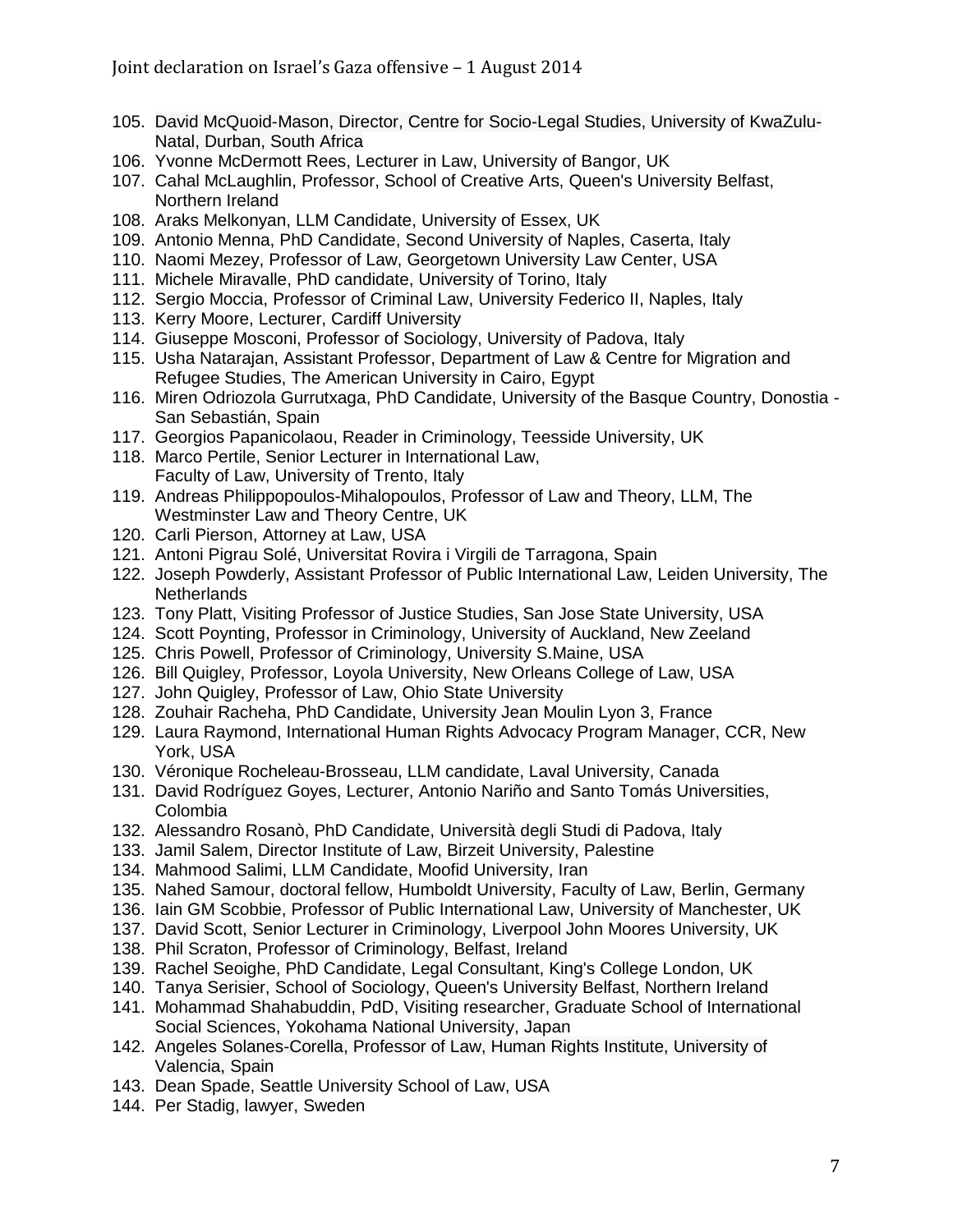Joint declaration on Israel's Gaza offensive – 1 August 2014

- 145. Chantal Thomas, Professor of Law, Cornell University, USA
- 146. Kendall Thomas, Nash Professor of Law, Columbia University, USA
- 147. Gianni Tognoni, Lelio Basso Foundation, Rome, Italy
- 148. Steve Tombs, Professor of Criminology, The Open University, UK
- 149. Paul Troop, Barrister, Garden Court Chambers, UK
- 150. Valeria Verdolini, Reader in Sociology, University of Milan, Italy
- 151. Francesca Vianello, University of Padova, Italy
- 152. Lydia Vicente-Márquez, Executive Director, Rights International Spain
- 153. Aimilia Voulvouli, Assistant Professor of Sociology, Fatih University, Turkey
- 154. Namita Wahi, Fellow, Centre for Policy Research, Dharma Marg, Chanakyapuri, New Delhi, India
- 155. Sharon Weill, PhD, Science Po, Paris/ CERAH, Geneva, Switzerland
- 156. Peter Weiss, Vice President of Centre for Constitutional Rights (CCR), New York, USA
- 157. David Whyte, Reader in Sociology, University of Liverpool, UK
- 158. Jeanne M. Woods, Henry F. Bonura, Jr. Distinguished Professor of Law, Loyola University College of Law, New Orleans, USA
- 159. William Thomas Worster, Lecturer, International Law, The Hague University of Applied Sciences, The Netherlands
- 160. Maung Zarni, Judge, PPT on Sri Lanka and Visiting Fellow, London School of Economics and Political Science

After July 28<sup>th</sup>

- 161. Lindsay Adams, Barrister, London, U.K
- 162. Kasim Akbaş, Professor of Law, Anadolu Üniversitesi, Eskişehir,Turkey
- 163. Nidal al-Azza, lecturer in Refugee Law, Al-Quds University, Director of Badil Resource Center for Residency and Refugee Rights, Palestine
- 164. Reem Al-Botmeh, Institute of Law, Birzeit University, Palestine
- 165. Rouba Al-Salem, PhD candidate, faculty of Law, Montreal University, Canada
- 166. Koorosh Ameli, Former Judge, Iran-Rinad Abdulla, Lecturer in Human Rights Law and International Humanitarian Law, Birzeit University, PalestineUnited States Claims Tribunal
- 167. Mojgan Amrollahi Biuki, Human Rights Lawyer in Tehran, PhD candidate, Freiburg University, Freiburg i.Br., Germany
- 168. Alessandra Annoni, Senior Lecturer in International Law, University of Catanzaro, Italy
- 169. Fco. Javier Ansuátegui-Roig, Director, Human Rights Institute Bartolomé de las Casas, Charles III University of Madrid, Spain
- 170. Alicia Araujo Mendonca, Lawyer, London, UK
- 171. Maria Aristodemou, School of Law, Birkbeck College, USA
- 172. Huwaida Arraf, Attorney and Human Rights Advocate, New York, USA
- 173. Ayman Atef, LLM Ain Shams University, Egypt
- 174. Ufuk Aydin, Dean, Professor of Law, Anadolu Üniversitesi, Eskişehir,Turkey
- 175. Irene Baghoomians, Lecturer, Faculty of Law, University of Sydney, Australia
- 176. Ajamu Baraka, human rights activist and former director of the U.S. Human
- 177. Marzia Barbera, Professor of Law, University of Brescia, Italy, Rights Network (USHRN), USA
- 178. Faisal Bhabha, Assistant Professor, Osgoode Hall Law School of York University Toronto, Ontario, Canada
- 179. Onder Bakircioglu, Lecturer in Law, Queen's University Belfast, Northern Ireland
- 180. Alonso Barros, PhD, Attorney at Law, Indigenous Peoples' Human Rights Advocate, Chile
- 181. Asmaa Bassouri, PhD Candidate, Cadi Ayyad University, Marrakech, Morocco
- 182. Jinan Bastaki, Law PhD candidate, School of Oriental and African Studies, London, UK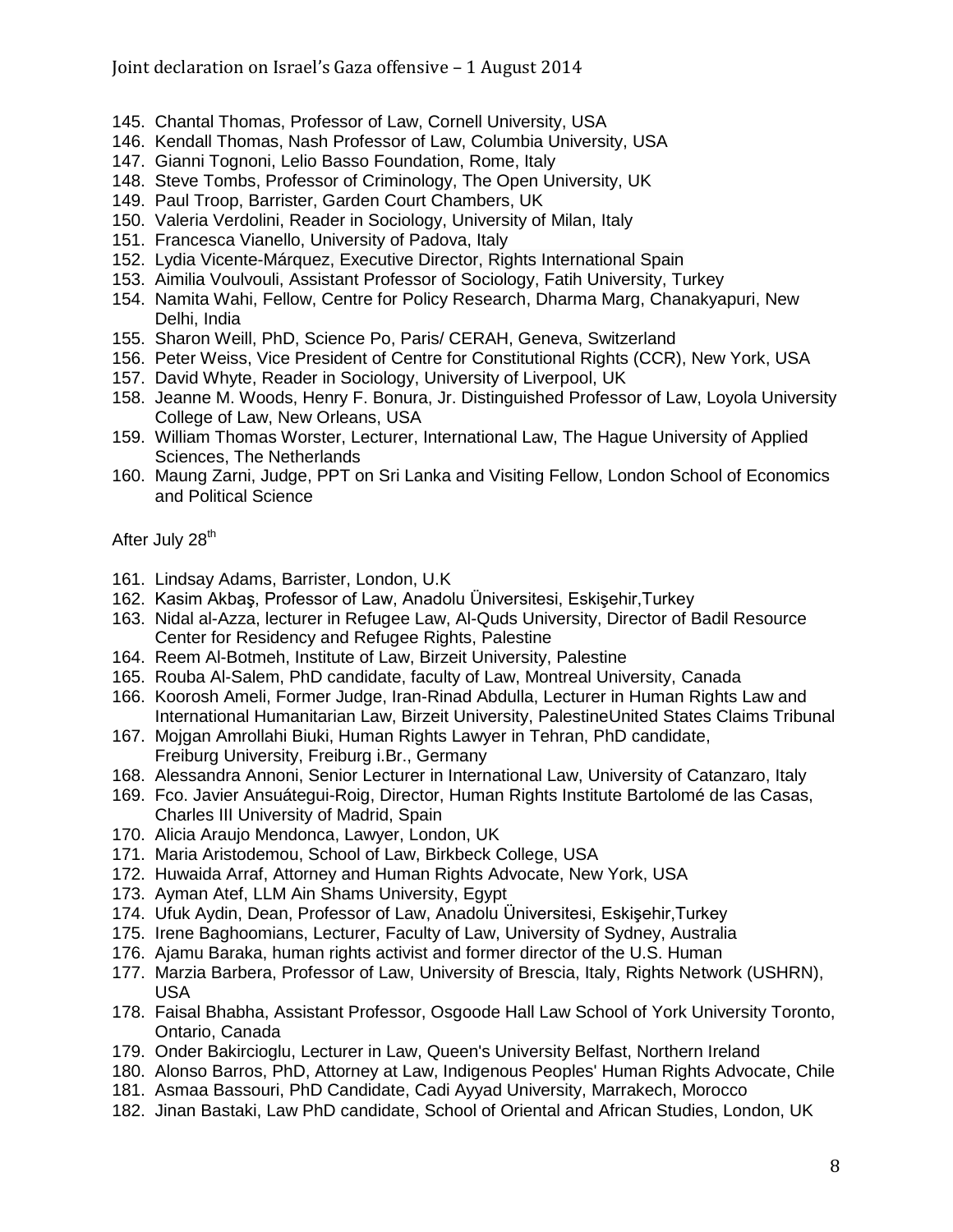- 183. Paolo Bertoli, Professor of International Law, University of Insubria, Como-Varese, Italy
- 184. Marta Bitorsoli, LLM, Irish Centre for Human Rights, Trial Clerk ICTY, The Hague, The **Netherlands**
- 185. Tessa Boeykens, Legal Researcher in Transitional Justice, Ghent University, Belgium
- 186. Audrey Bomse, Co-Chair, National Lawyers Guild Palestine Subcommittee, USA
- 187. Giorgio Bonamassa, Lawyer, Legal Team Italia, Lawyer
- 188. Marco Borraccetti, senior Lecturer in European Union Law, Alma Mater Studiorum-University of Bologna, Italy
- 189. Dr. Fatma Bouraoui, Lawyer, Tunisia
- 190. Bill Bowring, Barrister, Professor, Director of the LLM/MA in Human Rights, School of Law, Birkbeck, University of London, London, UK
- 191. John Burroughs, Executive Director, Lawyers Committee on Nuclear Policy, New York City, USA
- 192. Valentina Cadelo, Researcher, Geneva Academy of International Humanitarian Law and Human Rights, Geneva, Switzerland
- 193. Andrea Caligiuri, Senior Lecturer in International Law, University of Macerata, Italy
- 194. Alejandra Castillo Ara, Lawyer, PhD Candidate, Max Planck Institute for Foreign and International Criminal Law, Freiburg i.Br., Germany
- 195. Giovanni Cellamare, Professore of International Law, Faculty of Political Science, University of Bari, Italy
- 196. Emanuele Cimiotta, Assistant Professor of International Law, Law Faculty, University La Sapienza, Rome, Italy
- 197. Maivan Clech Lam, Professor Emerita, City University of New York Graduate Center, USA
- 198. Ziyad Clot, Lawyer, University of Paris II Assas and Sciences Po Paris, France
- 199. Marjorie Cohn, Professor of Law, Thomas Jefferson School of Law and former president, National Lawyers Guild, USA
- 200. Nicola Colacino, Associate Professor of International Law, University Niccolò Cusano, Rome, Italy
- 201. Judith Cole, Adjunct Professor of International Law, International University in Geneva (IUG), Geneva, Switzerland
- 202. Luigi Condorelli, Professor of International Law, University of Florence, Honorary Professor, University of Geneva, Switzerland/Italy
- 203. Aoife Corcoran, Human Rights Researcher, (UCL Human Rights graduate), London, United Kingdom
- 204. Francesco Costamagna, Assistant Professor of EU Law, University of Turin, Italy
- 205. Jamil Dakwar, International Human Rights Lawyer, New York, USA
- 206. Fredrik Danelius, LLM, former lecturer in international law, Lund University, Sweden, Oslo University, Norway, former editor-in-chief of Nordic Journal of International Law
- 207. Shane Darcy, lecturer, Irish Centre for Human Rights, National University of Ireland, Galway, Northern Ireland
- 208. Nasrin Dashty, Barrister, Associate Special Assistant, ICC, The Hague, The Netherlands
- 209. Birju M. Dattani, Barrister and PhD Student in International Law, SOAS University of London, UK
- 210. Gail Davidson, Director, Lawyers against the War, USA
- 211. Mark de Barros, Lecturer in Law, Université Paris II Panthéon, Assas/Attorney at Law, New York Bar, France/USA
- 212. Emanuele De Franco, Lecturer in Criminal Law, University Federico II, Solicitor, Naples, Italy
- 213. Javier De Lucas, Professor of Law, Human Rights Institute, University of Valencia, Spain
- 214. Fanny Declercq, LLM, Leiden University, The Hague, The Netherlands
- 215. Géraud de La Pradelle, Emeritus Professor International Law, France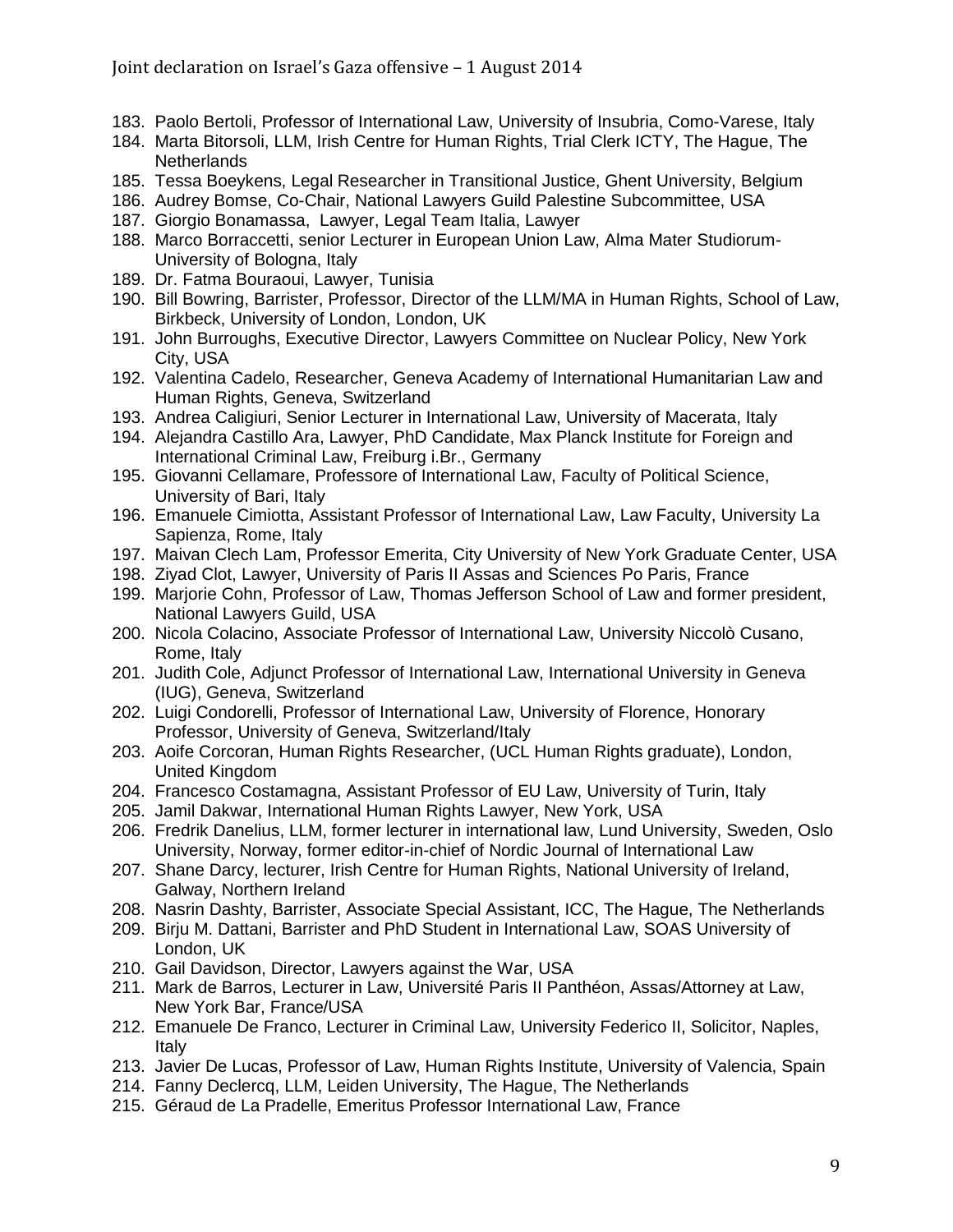- 216. Adele Del Guercio, Researcher in International Law, University L'Orientale, Naples, Italy
- 217. Cristina de la Serna-Sandoval, lawyer and human rights consultant, Spain
- 218. Francesca De Vittor, Researcher in International Law, Università Cattolica del Sacro Cuore, Milan, Italy
- 219. Saverio Di Benedetto, Senior Lecturer of International Law, Università del Salento, Italy
- 220. Mahmoud Dodeen, Lawyer and Professor of Law, Birzeit University, Palestine
- 221. Linn Döring, Lawyer, PhD Candidate, Max Planck Institute for Foreign and International Criminal Law, Freiburg, Germany
- 222. Pierre-Emmanuel Dupont, Member of the Hague Center for Law and Arbitration, Senior Lecturer at the Free Faculty of Law, Economics and Management, Paris, France
- 223. Isabel Düsterhöft, LL.M., Utrecht, M.A. Hamburg, Germany
- 224. Penelope Ehrhardt, MSt in International Human Rights Law Candidate, University of Oxford, UK
- 225. Lena El-Malak, PhD in Public International Law SOAS, Legal Counsel, UAE
- 226. Ali Ercan, Researcher and Intern at the OIC Mission to the United Nations, New York, USA
- 227. Siavash Eshghi, PhD candidate, SOAS University, London, UK
- 228. Marco Fasciglione, Researcher in International Law, International Institute for Legal Studies, Naples, Italian National Research Council, Italy
- 229. Matteo Fornari, Researcher in International Law, Faculty of Law, University of Milan-Bicocca, Italy
- 230. Francisco Forrest Martin, Former Ariel F. Sallows Professor of Human Rights, University of Saskatchewan, College of Law, Canada
- 231. Fabrizio Forte, PhD Candidate, University Federico II, Solicitor, Naples, Italy
- 232. Micaela Frulli, Associate Professor of International Law, University of Florence, Italy
- 233. Domenico Gallo, Judge, Italian Supreme Court, Rome, Italy
- 234. Cristina Garcia-Pascual, Professor of Law, Human Rights Institute, University of Valencia, Spain
- 235. Jose Antonio García-Saez, International Law Researcher, Human Rights Institute, University of Valencia, Spain
- 236. Andrés Gascón-Cuenca, PhD candidate, Human Rights Institute, University of Valencia, Spain.
- 237. Francesco M. Genovesi, Attorney at Law, Milan, Italy
- 238. Andrea Giardina, Emeritus Professor of International Law, University La Sapienza, Rome, Italy
- 239. Jérémie Gilbert, Reader in Law, University of East London, School of Law and Social Sciences, London, UK
- 240. Andrés Felipe Gómez Ariza, Colombia, Public International Law LLM candidate, University of Leicester, UK
- 241. Henning Grosse Ruse, PhD, Khan, King's College, Faculty of Law, University of Cambridge, UK
- 242. Kelly L. Grotke, PhD, Affiliate Research Fellow, Erik Castrén Institute of International Law and Human Rights, University of Helsinki, Faculty of Law, Iceland
- 243. Kumaravadivel Guruparan, Lecturer, Department of Law, University of Jaffna, Sri Lanka
- 244. Mateenah Hunter, LLB (Wits), LLM Public Interest Law and Policy (UCLA), Attorney, South Africa
- 245. Ivan Ingravallo, Associate Professor of International Law, University of Bari, Italy
- 246. Issaaf Ben Khalifa, Lawyer, University of Carthage, Tunisia
- 247. Urfan Khaliq, Professor of International Law, Cardiff University, UK
- 248. Ahmed Amine Khamlichi, Investigator at the CNRS, France
- 249. Adilur Rahman Khan, Senior Advocate at Supreme Court of Bangladesh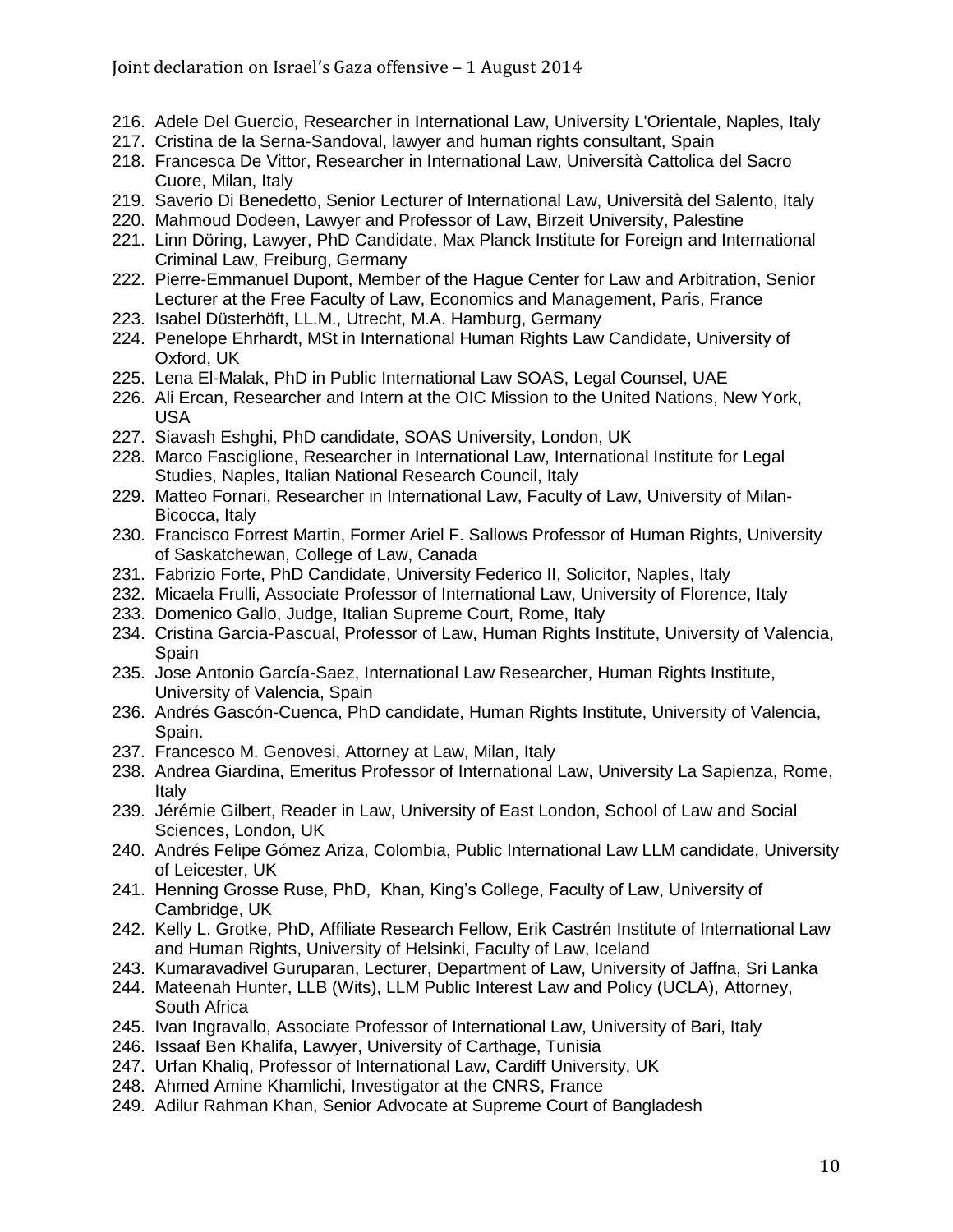- 250. Shoaib M. Khan, Solicitor, Human Rights activist, London, UK
- 251. Daniela Kravetz, International Criminal Justice and Gender Expert, The Hague, The **Netherlands**
- 252. Azra Kuci, Human Rights Lawyer, LLM Graduate, Geneva Academy of International Humanitarian Law and Human Rights, Bosnia and Herzegovina
- 253. Massimo La Torre, Professor of Law, University of Hull (UK), Catanzaro University, Italy
- 254. Roberto Lamacchia, Lawyer, President, Association Democratic Jurists, Turin, Italy
- 255. Michelle Landy, Solicitor, London, UK
- 256. Federico Lenzerini, Assistant Professor of International Law, University of Siena, Italy
- 257. Afsaneh Lotfizadeh, Human Rights Researcher (UCL LLM graduate), London, United Kingdom
- 258. Michael Lynk, Professor, Faculty of Law, Western University, London, Ontario, Canada
- 259. Osama Malik, Advocate, Islamabad High Court Bar Association, Pakistan
- 260. Marina Mancini, Senior Lecturer in International Law, Mediterranean University of Reggio Calabria, Italy
- 261. Ana Manero Salvador, Associate Professor of Public International Law, University Carlos III, Madrid, Spain
- 262. Fabio Marcelli, Research Director, Institute for International Legal Studies of the National Research Council, Rome, Bureau Member of IADL, Italy
- 263. GIlberto Pagani, Avvocato, Legal Team Italia,
- 264. Antonio Martínez Puñal, Professor of Public International Law, Universidade de Santiago de Compostela, Spain
- 265. Mari Matsuda Professor, William S. Richardson School of Law, USA
- 266. David McQuoid-Mason, Director, Centre for Socio-Legal Studies, University of KwaZulu-Natal, Durban, South Africa.
- 267. Maeve McMahon, Associate Professor, Law and Legal Studies, Carleton University, Ottawa, Canada
- 268. Ladan Mehranvar, PhD candidate in International Law, Faculty of Law, University of Toronto, Canada
- 269. Ezio Menzione, Lawyer, Legal Team Italia, Italy
- 270. Ruth Mestre, Professor of Law, Human Rights Institute, University of Valencia, Spain
- 271. Lies Michielsen, Lawyer Antwerp, Belgium
- 272. Jeanne Mirer, President, International Association of Democratic Lawyers
- 273. Bela Mongia, Human Rights Researcher, (UCL Human Rights student), London, United Kingdom
- 274. Lavinia Monti, PhD candidate in International Law and Human Rights, University La Sapienza, Rome, Italy
- 275. Gloria M. Moran, Professor of Law, Religion and Public Policy, UDC, Spain/USA
- 276. Giuseppe Morgese, Senior Lecturer in European Uninion Law, University of Bari, Italy
- 277. Raffaella Multedo, Lawyer, Legal Team Italia, Italy
- 278. Raymond Murphy, Professor of Law and Human Rights, Irish Centre for Human Rights, Galway, Northern Ireland
- 279. Francesca Mussi, PhD candidate in International Law, University of Milan- Bicocca, Italy
- 280. Egeria Nalin, Senior Lecturer in International Law, Faculty of Political Science, University of Bari Aldo Moro, Italy
- 281. Nina Navid, Human Rights Researcher, (UCL MA Human Rights graduate), London, U.K.
- 282. Mary Nazzal-Batayneh, Barrister, Palestine Legal Aid Fund, Amman, Jordan
- 283. Dorothy-Jean O'Donnell, Lawyer, Hope, British Columbia, Canada
- 284. Maria Irene Papa, Senior Lecturer in International Law, Faculty of Law, University La Sapienza, Rome, Italy Facoltà di Giurisprudenza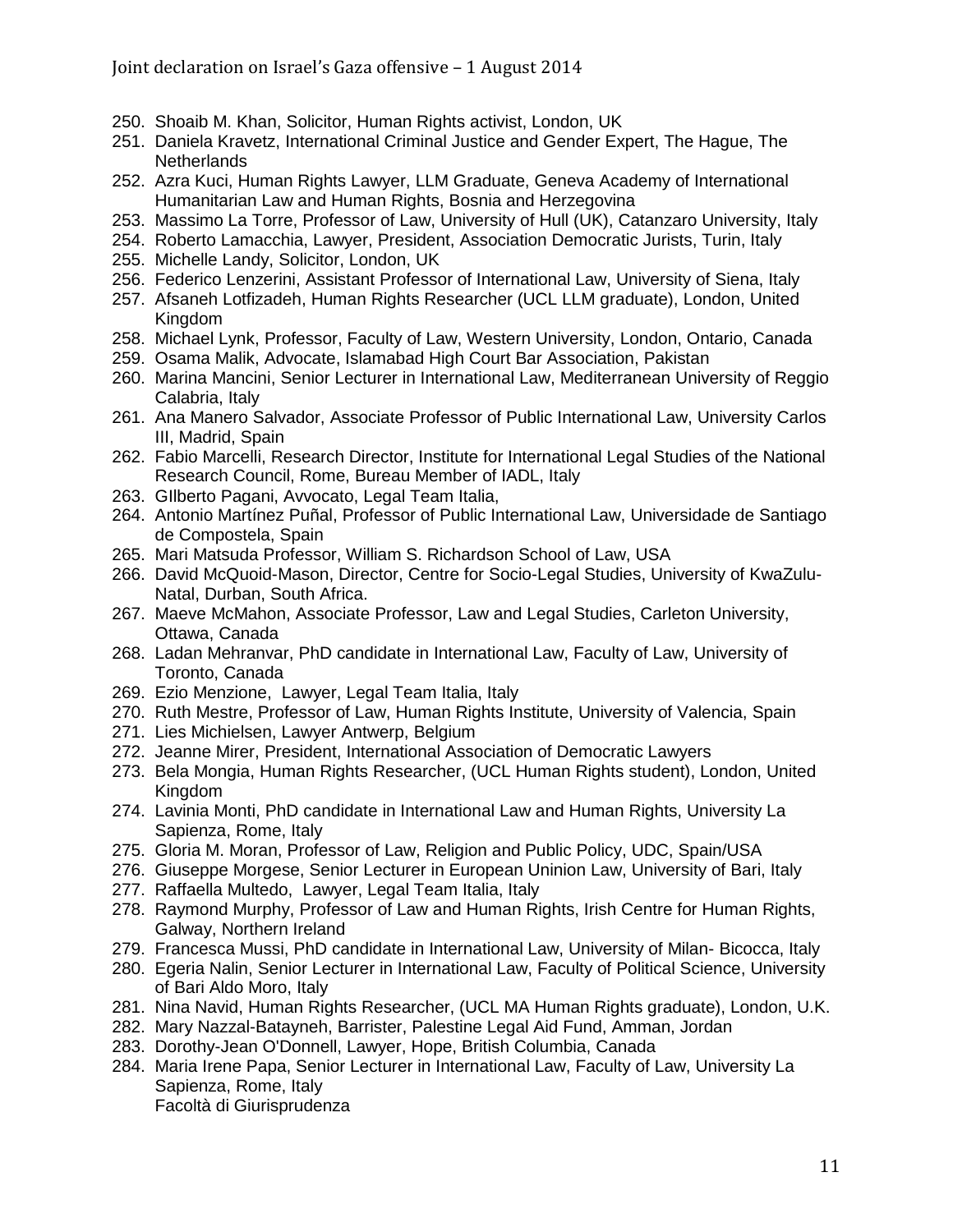- 285. Brad Parker, Attorney, Defence for Children International Palestine, USA
- 286. Gilberto Pagani, Lawyer, Milan, Italy
- 287. Brunilda Pali, Researcher, KU Leuven Institute of Criminology, Leuven, Belgium
- 288. Paolo Picone, Emeritus Professor of International Law, University La Sapienza, Rome, Member of Institut de Droit International, Member of Accademia Nazionale dei Lincei, Italy
- 289. Enrique Pochat, profesor de Derechos Humanos en la Universidad Nacional de Quilmes, Argentina
- 290. Giuseppe Puma PhD, International Law, University La Sapienza, Rome, Italy
- 291. Antonio Martínez Puñal, Professor of Public International Law, University of Santiago de Compostela, Spain
- 292. Micòl Savia, human rights lawyer, permanent representative of the International Association of Democratic Lawyers (IADL) at the UN, Italy
- 293. Chiara Ragni, Senior Researcher and Assistant Professor of International Law, University of Milan, Italy
- 294. Michael Ratner, President Emeritus, Center for Constitutional Rights, New York, USA
- 295. Edel Reagan, LLM, Irish Center for Human Rights, Galway, Northern Ireland
- 296. Clara Rigoni, PhD Candidate, Max Planck Institute for Foreign and International Criminal Law, Freiburg, Germany
- 297. Sunčana Roksandić Vidlička, assistent lecturer Faculty of Law, University of Zagreb, PhD Candidate Max Planck Institute for Foreign and International Criminal Law, Freiburg, Germany
- 298. Yashvir Roopun, Barrister at Law, UK
- 299. Itziar Ruiz-Gimenez Arrieta, Lecturer of International Relations, University Autónoma of Madrid, Spain
- 300. Simeon A. Sahaydachny, LL.M in International Law, New Jersey, USA
- 301. Francesco Saluzzo, PhD candidate in International Law, University of Palermo, Italy
- 302. Laura Salvadego, research Fellow in International Law, University of Ferrara, Italy
- 303. Stephanie Schlickewei, Research Associate in Public International Law, University of Kiel, Germany
- 304. Smita Shah, Barrister, Garden Court Chambers, London, UK
- 305. Rasha Sharkia, Media Advisor, Israel/Palestine,UCL MA Human Rights graduate, London, UK.
- 306. Francesco Sindico, Reader in International Environmental Law, University of Strathclyde Law School, Glasgow, UK
- 307. Francisco Soberon, Director Fundador, Asociacion Pro Derechos Humanos (APRODEH), Lima, Peru
- 308. Angeles Solanes-Corella, Professor of Law, Human Rights Institute, University of Valencia, Spain
- 309. Mihira Sood, Human Rights Lawyer, Supreme Court of India, India
- 310. Marta Sosa Navarro, Lawyer and International Criminal Law researcher, PhD in International Criminal Law, Universidad Carlos III de Madrid, Spain
- 311. Pamela Spees, Senior Staff Attorney, Centre for Constitutional Rights, New York, USA
- 312. Euan Sutherland, CB, Barrister and Parliamentary Draftsman, London, UK
- 313. Patrice Tacita, Lawyer, Member of LKP, Guadeloupe
- 314. Dennis Töllborg, Professor in Legal Science, STIAS Fellow, University of Gothenburg, Sweden
- 315. Seline Trevisanut, Assistant Professor in International Law, University of Utrecht, The Netherlands.
- 316. Maïa Trujillo, Senior Programme Officer for International Law and Human Rights, The Hague, The Netherlands
- 317. Lydia Vicente-Márquez, Executive Director, Rights International Spain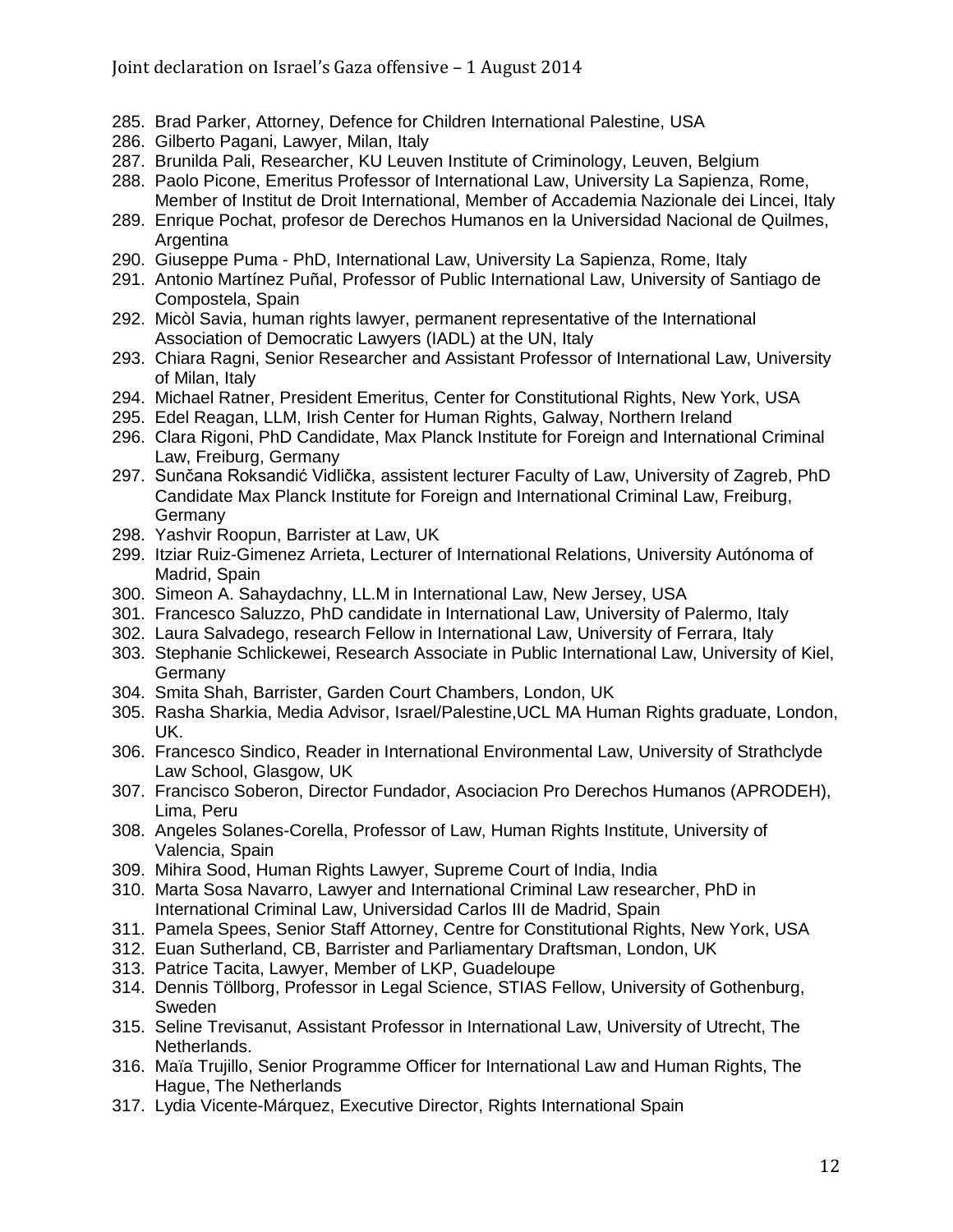- 318. Luisa Vierucci, Lecturer in International Law, university of Florence, Italy
- 319. Gianluca Vitale, Lawyer, Legal Team Italia, Italy
- 320. Daniela Vitiello, PhD, International Law and EU Law, University La Sapienza, Rome, Italy
- 321. Dr. Benjamin Vogel, Senior Researcher, Max Planck Institute for Foreign and International Criminal Law, Freiburg i. Br., Germany
- 322. R.B.J. Walker, Professor, University of Victoria, Canada, and PUC-Rio de Janeiro, Brazil
- 323. Burns H Weston, Bessie Dutton Murray Distinguished Professor of Law Emeritus and Senior Scholar, UI Center for Human Rights, The University of Iowa, USA
- 324. Laura Westra, PhD, University of Windsor, Canada International Law University Bicocca, Milan, Italy
- 325. John Whitbeck, Expert on International Law, former legal advisor, Palestinian Negotiation Team
- 326. Richard Wild, Lecturer, School of Law, University of Greenwich, UK
- 327. Pål Wrange, Professor of International Law, Stockholm University, Sweden
- 328. Selma Abdel Qader, LLM, SciencesPo, PSIA, Paris, France
- 329. Jacqueline Alsaid, LLM, freelance writer and Human Rights Activist, UK
- 330. Soumaya Ben Dhaou, PhD, Assistant Professor Nipissing University, ON, Canada
- 331. Francisco Bernete, Universidad Complutense de Madrid, Spain
- 332. Carla Biavati, Members of the IPRI Institute for Peace Research, Italian branch
- 333. Linda Bimbi, International Section of the Lelio and Lisli Basso Foundation, Rome
- 334. Robert Bourque, Professor of Philosophy and Political Science, College de Thetford and UMCE University, Canada
- 335. Elpidio Capasso, Member of Naples City Council and lawyer, Italy
- 336. Joseph Chiume, Barrister, Malawi
- 337. Elena Coccia, Member of Naples City Council and lawyer, Italy
- 338. Esmeralda Colombo, Legal Practitioner, (LLM, College d'Europe), Milan, Italy
- 339. Antonio Crocetta, Member of Naples City Council and lawyer, Italy
- 340. Maurizio Cucci, Member of the IPRI Institute for Peace Research, Italian branch
- 341. Simon Dalby, professor, Wilfrid Laurier University, USA
- 342. Luigi De Magistris, Mayor of Naples and former Judge, Italy
- 343. Silvia De Michelis, PhD candidate, University of Bradford, Department of Peace Studies, Bradford, UK
- 344. Gennaro Esposito, Member of Naples City Council and lawyer, Italy
- 345. Roja Fazaeli, Lecturer in Islamic Studies, Department of Near and Middle Eastern Studies, Trinity College Dublin, Ireland
- 346. Andrea Florence, Master in International Law (IHEID), Brazil
- 347. Alejandro Forero, Researcher, Observatory on Penal System and Human Rights University of Barcelona, Spain
- 348. César Alejandro González Carrillo, Master in law Universidad de Guadalajara, Guadalajara, Jalisco, México
- 349. Héctor Grad, Associate Professor, Social Anthropology, University Autónoma, Madrid, Spain
- 350. Cristina Greco, PhD in Semiotics, Department of Communication and Social Research, Rome University Sapienza, Italy
- 351. Sondra Hale, Research Professor and Professor Emerita, Anthropology and Gender Studies, UCLA; and Coordinator, California Scholars for Academic Freedom, USA
- 352. Remzi Halil, LLB, UK
- 353. Naomi Head, Lecturer in Politics, University of Glasgow, UK